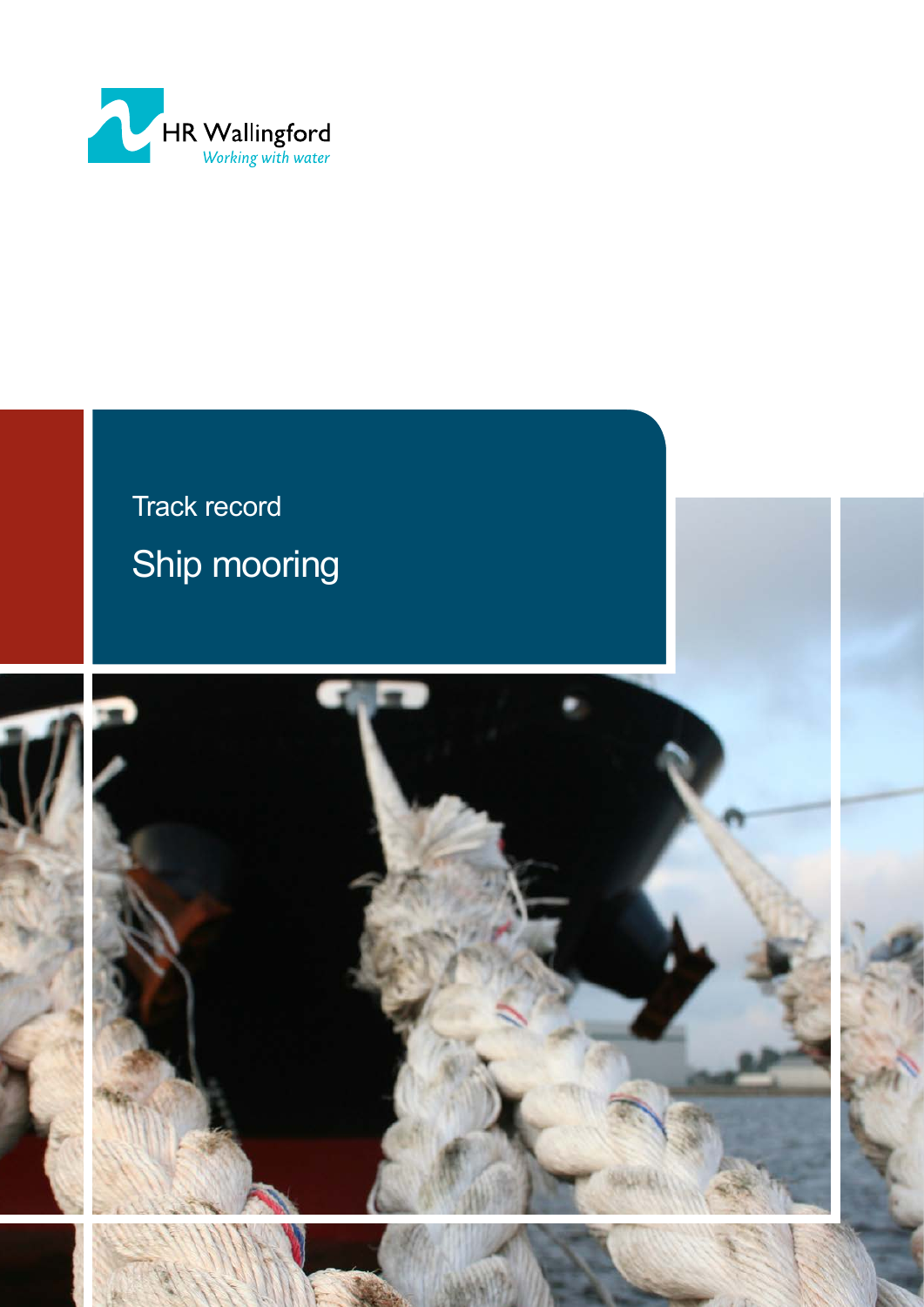



# Selected ship mooring projects

#### Essar Hazira LNG vessel mooring studies

| 2018                       |  |
|----------------------------|--|
| <b>Essar Bulk Terminal</b> |  |
| India                      |  |

HR Wallingford conducted wave, flow and sedimentation modelling, navigation and mooring studies to support the design of a proposed LNG import terminal at Hazira in Gujarat state on the West Coast of India.

#### Moheshkhali LNG marine feasibility study

2018

CCCC-FHDI Engineering Company **Bangladesh** 

Specialist hydrodynamic, sedimentation, morphology, navigation and mooring analysis were provided to support feasibility and pre-FEED design of an LNG import facility at Moheshkhali near Cox's Bazaar, Bangladesh.

# GLNG mooring advice

2018 PETRONAS Gas Berhad

**Australia** 

HR Wallingford providing mooring advice for GLNG based on a new class of LNGC expected to call at the facility.

# Sharjah LNG mooring and navigation assessment

| 2018                        |  |
|-----------------------------|--|
| <b>Uniper Technologies</b>  |  |
| <b>United Arab Emirates</b> |  |

HR Wallingford carried out a dynamic mooring and navigation assessments of the proposed LNG facility at Sharjah.

#### Wilhelmshaven LNG import terminal

#### 2018 Uniper Technologies **Germany**

HR Wallingford carried out an assessment of the proposed berth for an FSRU and STS operations at Wilhelmshaven which included dynamic mooring analysis.

#### Sri Lanka LNG terminal infrastructure project 2018

Sojitz Corporation Sri Lanka

HR Wallingford carried out ship navigation and mooring studies for the assessment of the an LNG import facility at Colombo Port, Sri Lanka.

# Port of Newcastle, Dyke 1 berth assessment and passing ship study

| 2017                               |
|------------------------------------|
| <b>GHD</b>                         |
| Australia                          |
| HR Wallingford carried out a berth |
| Javout assessment for Dyke 1       |

lssessment for Dyke berth at the Port of Newcastle to ship motions and mooring forces remained within the required limits when ships passed the berth.

# Wheatstone LNG berth survivability assessment

| 2017                     |  |
|--------------------------|--|
| <b>Chevron Australia</b> |  |
| Australia                |  |

As part of the development of the Wheatstone LNG Marine Terminal, HR Wallingford carried out detailed dynamic ship mooring analysis which was used to assess the limiting criteria for safe ship mooring. These criteria were subsequently used to assist with operational decision making and management of the terminal.

# Dhamra Port development

#### 2017 Howe Engineering Projects (India) India Real time navigation simulation and mooring studies to support the

development of new bulk carrier and LNG carrier berths as part of the continued development of the Port of Dhamra.

# Sharjah LNG

#### 2017 Uniper Technologies United Arab Emirates Operability assessment of a proposed

LNG import terminal located in approximately 20m water depth offshore of Sharjah. The study involved review and analysis of metocean data, review of mooring and operating thresholds and an operability assessment based on metocean conditions.

# Kinder Morgan, Ship Dock 3 passing vessel study

|      | Lanier & Associates |
|------|---------------------|
| IS A |                     |

Kinder Morgan have plans to install a new mooring dolphin at Ship Dock 3 at their Galena Park Facility on the Houston Ship Canal. The detailed design was completed by Lanier and a third party carried out a high level passing vessel study. HR Wallingford were asked to review and provide comment on the passing vessel study.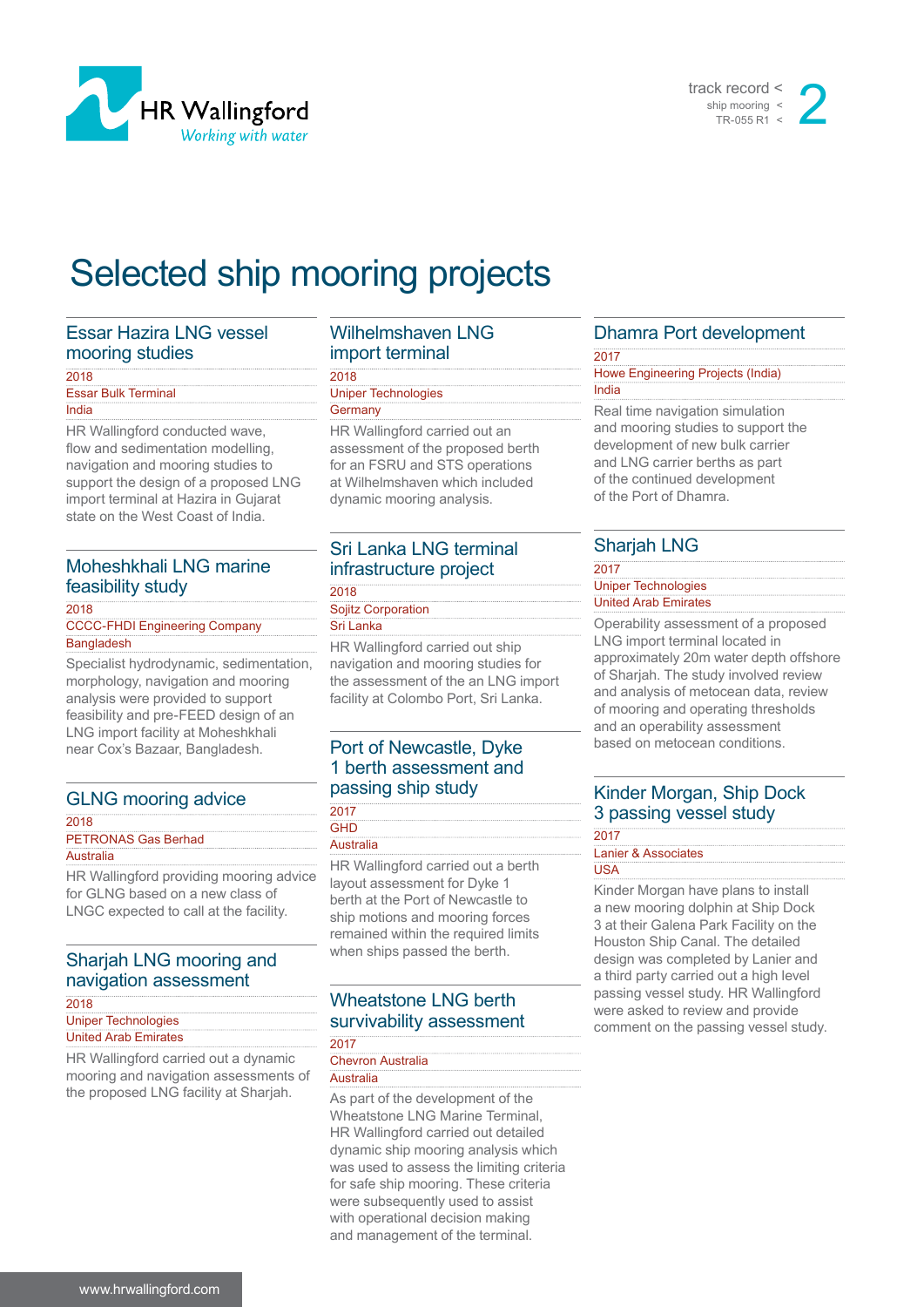

#### track record < ship mooring < TR-055 R1  $\frac{2}{3}$

## Dover Western Docks Revival dynamic mooring analysis

2017 Ramboll UK United Kingdom

HR Wallingford carried out a dynamic mooring study to examine the design ships at the new berths as part of the Dover Western Docks Revival.

#### Jazan marine terminal hydraulic studies

| 2017                 |  |
|----------------------|--|
| <b>Six Construct</b> |  |
| Saudi Arabia         |  |

HR Wallingford was commissioned to undertake a range of specialist Hydraulic/Marine Studies to support the design development of a major Refinery Marine Terminal facility on the Red Sea Coast of the Kingdom of Saudi Arabia. Specialist studies included metocean studies (to derive design data for winds, waves, water levels, currents), berth design studies (to derive layouts for various berth facilities), dynamic mooring analyses (to derive design loads and inform terminal operability assessment), assessment of the impact of construction dredging (sediment dispersion study), hydraulic design assessment for seawater (firewater) intake and a breakwater physical modelling study (to confirm the design of the terminal breakwater and confirm acceptable armour stability/overtopping).

# RG Tanna Coal Terminal passing ship study

## 2017

Gladstone Ports Corporation **Australia** 

Gladstone Ports Corporation commissioned HR Wallingford to carry out a passing ship study to examine the ship passing moored vessels at the RG Tanna berth. The mooring analysis considered a range of passing ship speeds and separation distances to identify the limiting conditions for safe mooring.

## Port of Felixstowe, Trinity Berths 6 & 7 mooring study

2017 Port of Felixstowe

United Kingdom

As part of developments related to the increasing ship sizes that visit the Port of Felixstowe, HR Wallingford were asked to examine the mooring arrangements and forces exerted on the bollards of Trinity Berths 6 and 7. These were used to assist in the identification of any remedial measures that may be necessary for ships to remain at berth safely in strong winds.

## Ras Tanura West Pier

2017 KBR AMCDE

Saudi Arabia

HR Wallingford undertook a study to examine ship manoeuvrability, berthing and mooring at the Ras Tanura West Pier.

#### Ghana LNG feasibility study

2016 Quantum Power Operations **Ghana** 

Quantum Power are investigating the feasibility of importing LNG to Ghana to supplement the fuel supply available for power generation, which at present is predominantly from Light Crude Oil (LCO). The import of LNG is to provide a base load natural gas supply for eastern Ghana. Two mooring concepts were considered to station a FSRU nearshore Ghana to send high pressure gas into the local grid. The objective for the work is to identify a preferred mooring concept and evaluate the operability to a level adequate for Quantum Power to engage in commercial negotiations with LNG, gas and FSRU providers.

## Dabhol LNG terminal mooring and navigation

| 2016                   |  |
|------------------------|--|
| <b>Engineers India</b> |  |
| India                  |  |

As part of the development of the Dabhol LNG Terminal, the owners wished to upgrade the existing jetty and associated marine facilities for handling vessel sizes of about 180,000m3 capacity. Ship navigation and mooring studies were carried out, along with a downtime assessment, for the operations of the larger LNG carriers, which were larger than the original design ship for the terminal. This was completed for both the existing partially completed breakwater and the completed breakwater cases.

## Gorgon marine terminal berth operating criteria

| 2016                     |  |
|--------------------------|--|
| <b>Chevron Australia</b> |  |
| Australia                |  |

As part of the development of the Gorgon LNG Marine Terminal, HR Wallingford carried out detailed dynamic ship mooring analysis which was used to assess the limiting criteria for safe ship mooring. These criteria were subsequently used to assist with operational decision making and management of the terminal.

## Vessel repair yard deepwater berth

| 2016                 |  |  |
|----------------------|--|--|
| <b>Vessel Repair</b> |  |  |
| <b>USA</b>           |  |  |
|                      |  |  |

HR Wallingford carried out a passing ship study to determine the speeds and distances at which it was safe for ships passing the berth. The study used HR Wallingford's PASSHIP numerical model to assess mooring forces and motions of bulk carriers moored alongside the berth.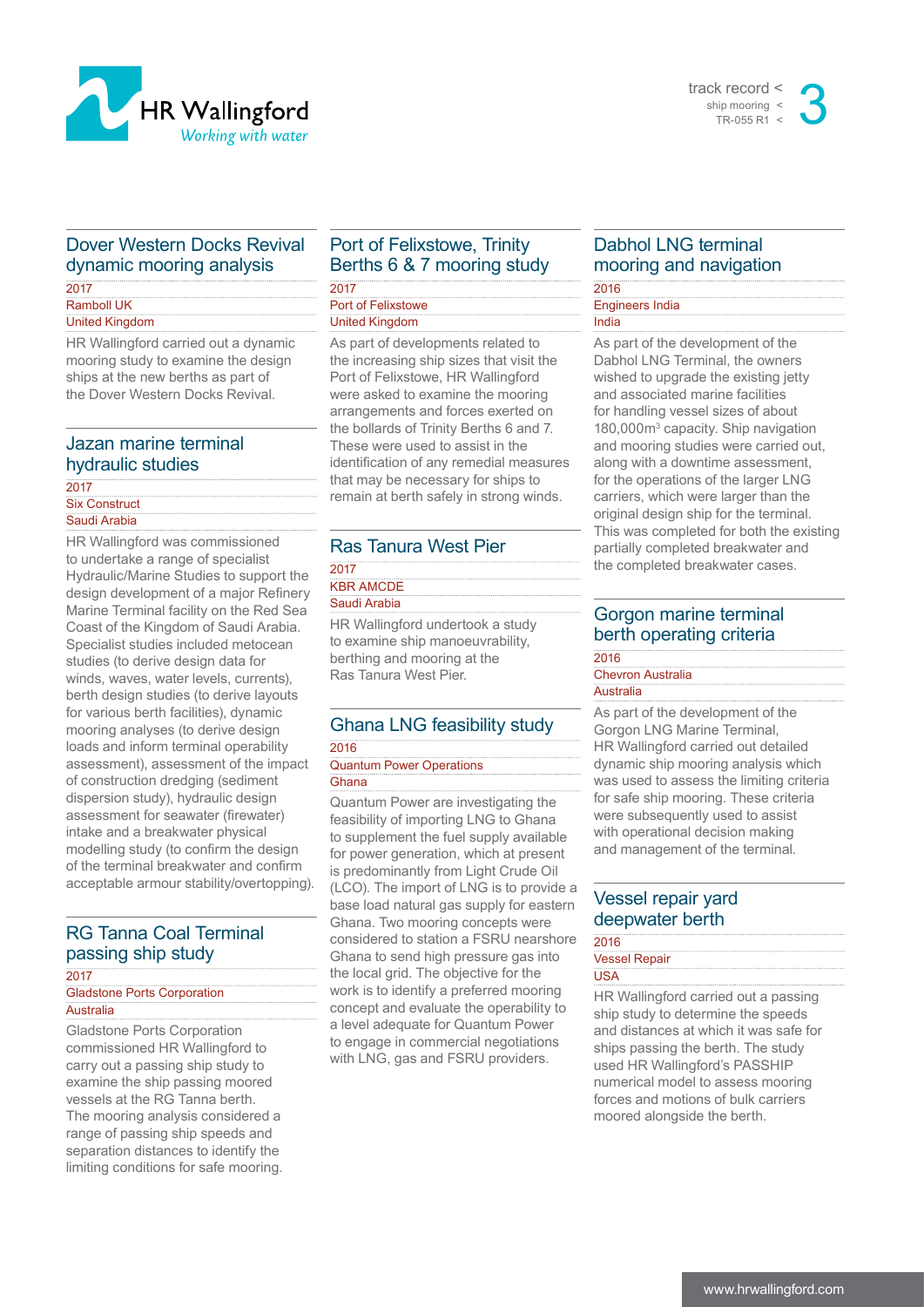



#### Ichthys LNG, OPTIMOOR studies for Bladin Point LPG carriers

#### 2016 INPEX Browse Australia

HR Wallingford undertook numerical modelling to confirm the suitability of mooring configurations for LPG carriers at the Bladin point berths.

### KNPC sulphur handling facility project

2016

Daelim Industrial Company Kuwait

Provide support to Daelim during the EPC phase with marine specialist studies including, EED design review, metocean, 2D physical model of shore protection, dynamic mooring analysis, navigation simulation and technical meeting support.

## Louisiana (Mississippi River LNG)

2016 Bechtel Oil, Gas & Chemicals USA

A logistics study, dynamic mooring analysis (for vessel passing) and hurricane design predictions were carried out as part of FEED for the proposed Mississippi River LNG project in Plaquemines Parish, Louisianna for the Parallax Energy. The marine logistics study used our dynamic throughput simulation model Port Ops, to validate the infrastructure design, in terms of the size and number of storage tanks and number of berths, and to confirm that the vessel size ranges are suitable for the intended operations. Extreme return period hurricane surge levels, waves and overtopping rates were also predicted for the proposed site.

## Cruise terminal in the Port of Toulon

2016 Egis International - Egis Port

France

HR Wallingford completed preliminary navigation and mooring desk studies to assist a design and construct consortium with the preparation of their tender for a new cruise ship berth in the Port of Toulon. Particular challenges associated with the proposed site included the limited space available, the need to enable RoRo ferry operations to continue, the need to maintain leisure craft access whilst ensuring that sufficient space was available for cruise ships of up to "Oasis of the Seas" size to access the berth in a safe manner.

# Saqr Port (stage 2)

| 2016                        |  |
|-----------------------------|--|
| <b>Sagr Port Authority</b>  |  |
| <b>United Arab Emirates</b> |  |

HR Wallingford undertook a masterplan assessment which provided a basis for the development of the port infrastructure and which also included a dynamic mooring analysis of the berths for 2 preferred options.

| Valero barge dock upgrade |
|---------------------------|
| 2016                      |
| Lanier & Associates       |
| <b>USA</b>                |

A desk assessment was carried out to estimate passing vessel forces acting on barges moored at the Valero Meraux Refinery after a series of incidents resulting in mooring lines parting at the facility. Findings were used to support the engineering of upgrades to the facility being carried out by a third party.

## Wärtsilä training in marine facilities design

2016 Wärtsilä Finland Oy Finland

Training course on marine facilities design, the objective of which was to provide a level of awareness necessary to act as an intelligent buyer when dealing with consultants and suppliers. The course was wide ranging, dealing in most marine facilities design issues including site surveys, and data collection, marine access, fixed and floating facilities, dredging and disposal, breakwater design and construction, mooring design, transfer systems, pipeline landfalls, intakes and outfalls, marine safety and environmental considerations, budget costing and implementation.

# Material offloading facility, Mozambique

2016 International NV Besix SA Mozambique

Besix was undertaking feasibility and design for a temporary material offloading facility at an existing port and a new site along the open coast partly sheltered by the fringing reef. HR Wallingford was appointed to study the navigation approach and required jetty layout for RORO and LOLO operations. The mooring layout, fender design and berthing forces were studied to develop recommendations and inputs to the cost estimate.

# Myanmar petroleum storage and distribution terminal

| 2015                                   |
|----------------------------------------|
| Antara Koh                             |
| Myanmar                                |
| A mooring angluois was serried out for |

A mooring analysis was carried out for a proposed ship to ship operation.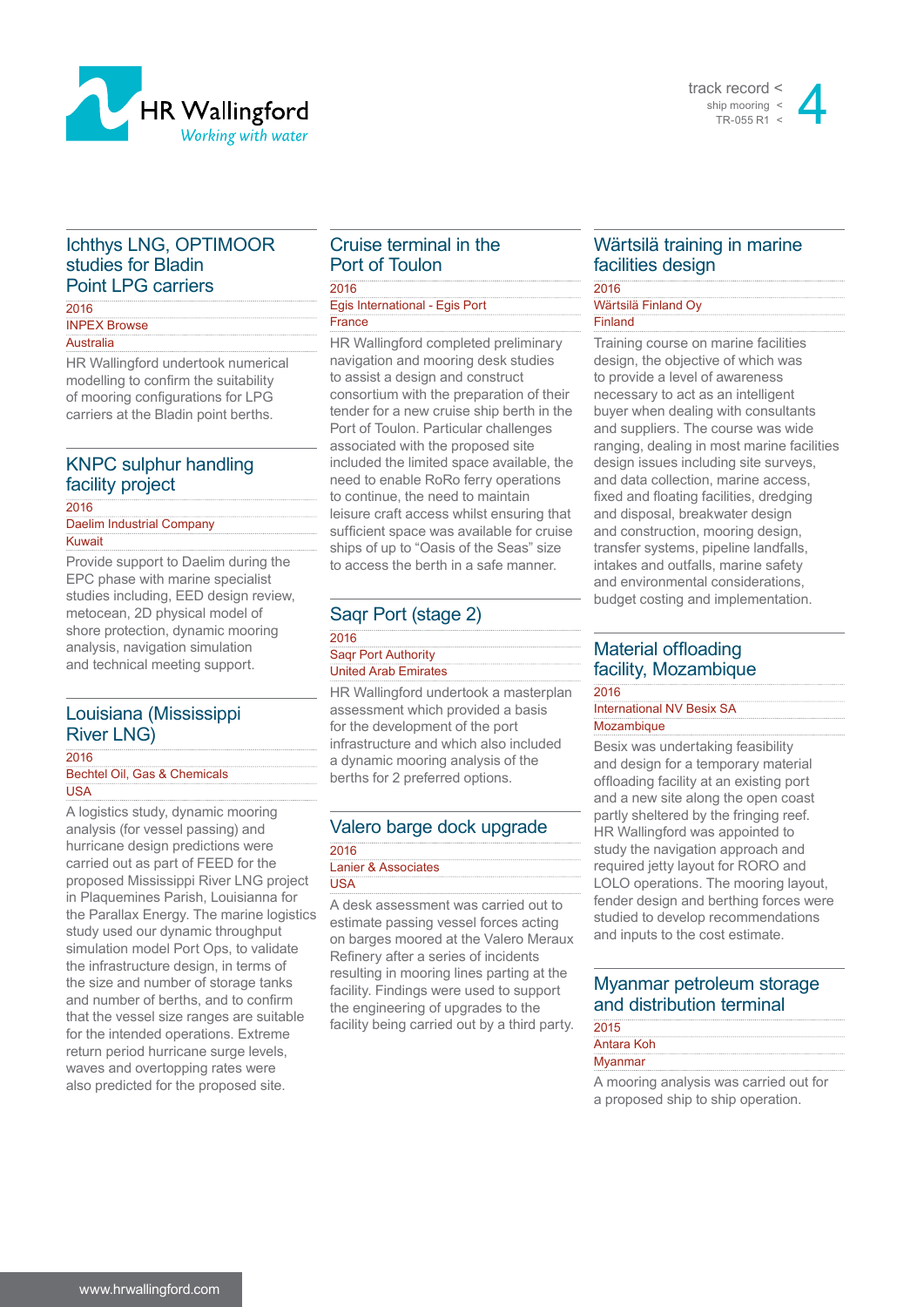



#### Portland Harbour revisited

| 2015                  |  |
|-----------------------|--|
| <b>Portland Port</b>  |  |
| <b>United Kingdom</b> |  |

A mooring analysis was carried out for a proposed new mooring arrangement.

# Jeddah South Power Plant, pumping station physical models

#### 2015

Hyundai Heavy Industries Saudi Arabia

HR Wallingford provided hydraulic and marine engineering design services to HHI who are carrying out the EPC for the Jeddah South Power Plant project (JSPP) south of Jeddah, on the Red Sea in Saudi Arabia. We carried out the verification of the hydraulic performance of the pumping station and of the outfall channel (Phase 1) as well as the performance of the intake head breakwater and causeway (all phases) by physical model testing. For the marine terminal which consist of two berths and an approach channel and manoeuvring basin, HR Wallingford carried out a real time navigation simulation to confirm the dimensions of the dredged areas as well as a dynamic mooring analysis to inform the design of the berths structures.

#### Corpus Christi LNG

#### 2015

Bechtel Oil, Gas & Chemicals USA

Static and dynamic mooring analyses using HR Wallingford's established and industry proven software SHIPMOOR, which is a time domain model. These analyses were used to obtain mooring forces and vessel movements and define the limiting conditions for safe vessel mooring.

#### New IMC berth in Ennore Port 2015

| <b>Ennore Tank Terminals</b> |
|------------------------------|
| India                        |
|                              |

As part of the development of the Ennore Tank Terminal, at the Port of Ennore, to handle larger vessels, there was a need to examine the access, manoeuvrability and mooring of larger ships at the port. HR Wallingford carried our ship navigation simulation, under keel clearance and ship mooring studies to examine the design requirements for the port.

#### Louisiana LNG

#### 2015 Lanier & Associates USA

Specialist marine studies to support the detailed design of the LNG berth at Louisiana LNG, comprising storm surge and wave basis of design for the marine facility, berth geometric study including provision LNG barge bunkering, berthing analysis, dynamic mooring analysis including side by side LNGC and FSU mooring and a passing vessel mooring study.

#### GCPTCL Jetty Dahej, mooring studies

#### 2014 Gujarat Chemical Port Terminal India

Gujarat Chemical Port Terminal Co Ltd (GCPTCL) is a joint venture Port Operating Company which operates a single jetty located at Dahej that is dedicated to handling liquid and gaseous chemicals, including petroleum products. GCPTCL and its users intends to berth larger vessels than those presently handled. HR Wallingford was commissioned to carry out navigation and mooring studies to determine the maximum size vessel that could be handled with the proposed jetty modifications, and the adequacy of the modified jetty configuration for the maximum design vessels (petrochemical and gas tanker).

### Jamnagar Berths D and C ship mooring study

#### 2014 Reliance Ports & Terminals India

HR Wallingford were commissioned to undertake a dynamic mooring study to explore practical solutions for safe mooring at Berths D and C.

#### Tuas Mega Port

| 2014       |  |  |
|------------|--|--|
| Antara Koh |  |  |
| Singapore  |  |  |

Static and dynamic mooring studies were performed for a range of moored ships at 3 berths in wind waves currents to confirm mooring arrangements in the design wave condition.

#### US Virgin Islands LPG conversion project, navigation and mooring studies

| 2013              |  |
|-------------------|--|
| VTTI              |  |
| US Virgin Islands |  |

HR Wallingford carried out real time navigation simulation and mooring studies in support of proposals to import LPG using existing port facilities at two separate sites on the islands of Saint Thomas and Saint Croix in the US Virgin Islands.

#### Falklands ECMP upgrade

| 2013                    |  |
|-------------------------|--|
| <b>Ramboll UK</b>       |  |
| <b>Falkland Islands</b> |  |

As part of the development of the RoRo facilities at the East Cove (Mare Harbour) Military Port, HR Wallingford provided expert advice on the metocean conditions, ship navigation and the mooring related aspects of the proposed operations.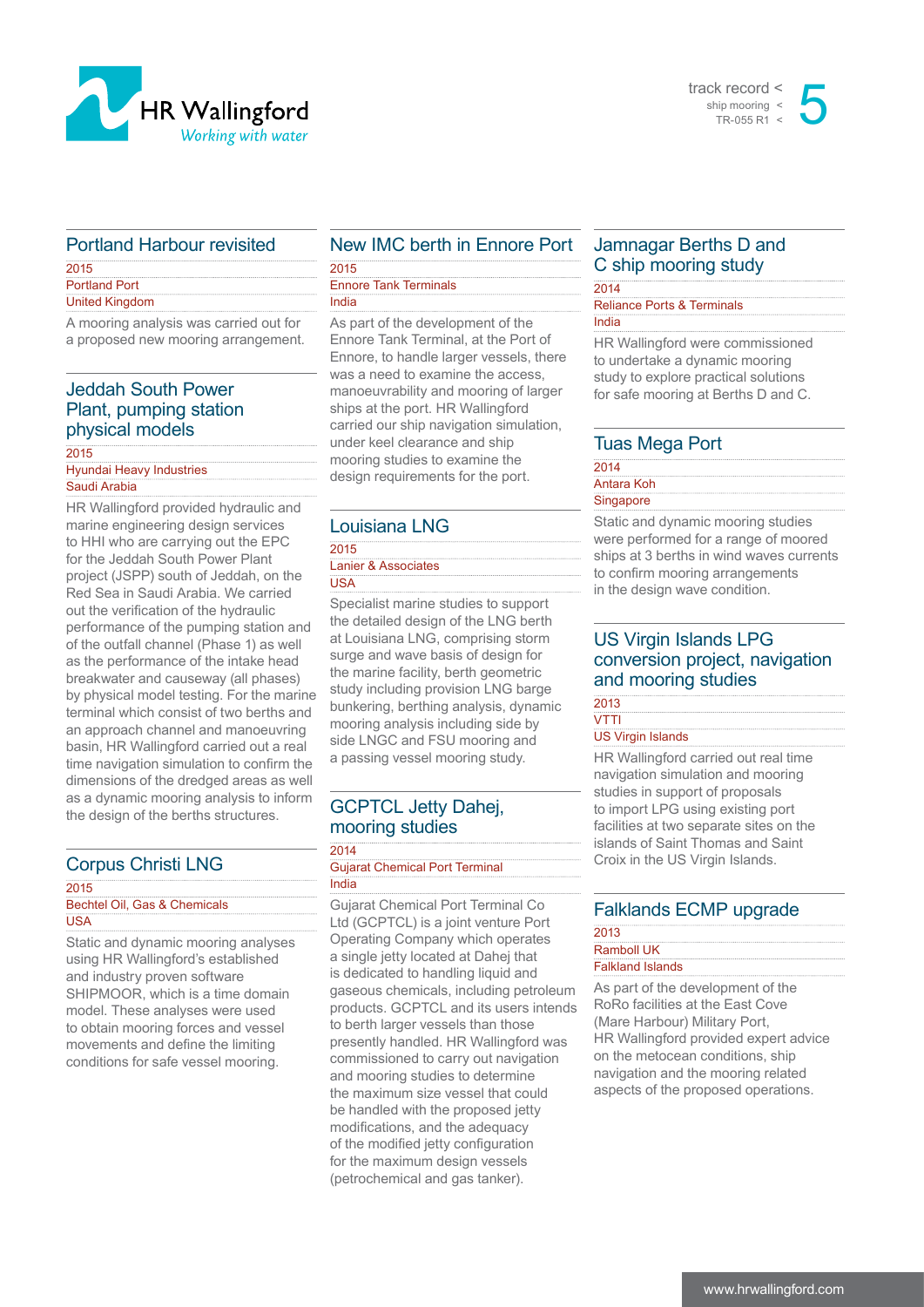



#### Northport Container Terminal 4, Port Klang, ship mooring and passing ship study

| 2013            |  |
|-----------------|--|
| <b>Muhibbah</b> |  |
| Malaysia        |  |

As part of the development of Container Terminal 4 at Northport, Port Klang, there was a need to undertake a ship mooring and passing ship study. This was used to examine the proposed mooring arrangements and to ensure that they were adequate for the anticipated conditions and passing ships.

#### Ras AL Khair, metocean and ship studies

2013

China Harbour Engineering Company Saudi Arabia

As part of the Phase 2 development of the Ras Al Khair Port, HR Wallingford carried out a range of metocean and ship related studies. These comprised current and wave modelling to define the conditions in the area of the new berths. In addition, navigation and ship mooring studies were undertaken to identify the thresholds for safe ship manoeuvring, ship mooring and cargo handling, from which the likely downtime at the new berths was identified.

## Barney Point ship mooring study

2013

Gladstone Ports Corporation Australia

Barney Point Ship Mooring Study Gladstone Ports Corporation commissioned HR Wallingford to carry out a vessel mooring study to examine the current effects on moored vessels at Barney Point wharf. The mooring analysis considered current flow speeds and patterns for a single design ship for a range of tidal conditions and vessel draughts/under keel clearances. An assessment of the optimum mooring configuration was made.

## Singapore LNG, mooring analysis for secondary and tertiary berths

| 2012       |  |  |
|------------|--|--|
| Antara Koh |  |  |
| Singapore  |  |  |
|            |  |  |

The development of the Singapore LNG import terminal on Jurong Island required the construction of three berths. As part of the engineering, procurement and construction phase for the Secondary and Tertiary Berths, a detailed ship mooring analysis was carried out to provide structural design load and operational data.

# Dahej second jetty ship studies 2012

#### PROES Consultant India

As part of the development of the second jetty at the Dahej LNG terminal, HR Wallingford undertook a navigation simulation study, based on previous work carried out for the initial jetty. This was used to evaluate the limiting conditions for safe navigation and the tug requirements.

# Dahej Port further expansion

#### 2011 Sterling Port India

Following earlier metocean modelling, Sterling Port commissioned HR Wallingford to carry out dynamic modelling of moored ships to predict mooring loads and environmental operability limits for their planned berths at Dahej Port.Other work included an assessment of navigation access for large (Capesize) vessels and an assessment of scour in the vicinity of the jetty head and access trestle. A preliminary assessment of berth downtime was also provided.

## Singapore LNG primary berth mooring study

#### 2011 Antara Koh **Singapore**

The development of the Singapore LNG import terminal on Jurong Island required the construction of a primary berth to service a wide range of LNG carriers. As part of the engineering, procurement and construction phase a detailed ship mooring analysis was carried out by HR Wallingford to provide structural design load and operational data.

# Dahej Birla Copper expansion

#### 2011 Hindalco Industries India

The proposed development of the Birla Copper marine facilites at Dahej, India, included an extension to the existing jetty to provide additional berths. The proposed design was assessed in terms of the ship navigation, ship mooring, coastal impact and the potential for scour around the new structure. HR Wallingford performed these studies using advanced computational models and drawing on our extensive knowledge of conditions at or near the site from previous work.

# Jamnagar Terminal expansion

#### 2010 Reliance Industries

#### India

With the construction of another refinery at Jamnagar there was a need to expand the marine facilities to include an additional berth and two further SPMs. As part of the design process for these developments, navigation simulation studies were undertaken, along with ship mooring and risk analyses to ensure the safe operation of the facilities, and to optimise dredged area requirements. A morphological assessment was also undertaken for the capital dredging disposal.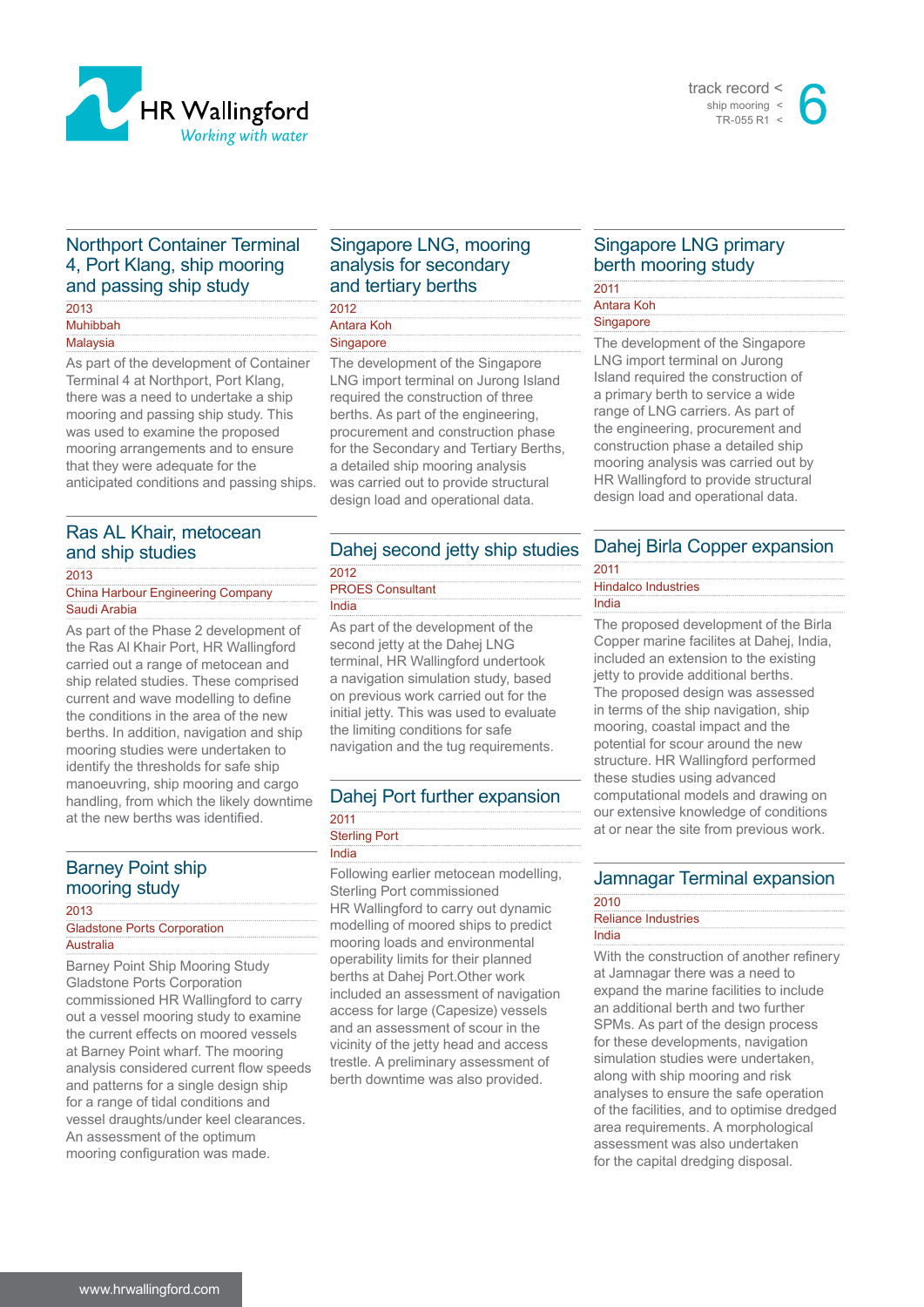

#### track record < ship mooring < TR-055 R1  $\frac{2}{3}$

## Kalimantan wave and berthing assessment

#### 2010 Surmas Perunding Indonesia

HR Wallingford undertook a series of studies to examine the development of a marine terminal. In particular, metocean studies were done to support the assessment of ship navigation, ship mooring, berth operability and downtime of two potential locations for the jetty. The results of the work were used to establish the best location and orientation of the berth to minimise downtime.

### Krishnapatnam ship mooring and manoeuvring

#### 2009

#### Krishnapatnam Port India

Krishnapatnam Port Company Limited is developing a new port at Krishnapatnam in Andhra Pradesh which will predominately deal with bulk cargo. These studies were to investigate approach and departure manoeuvres for bulk carriers in one of HR Wallingford's ship navigation simulators. In addition the SHIPMOOR suite of computational ship mooring models were used to examine ship motion at berth and the associated forces in mooring lines and fenders to assist with the berth design.

## Cape Lambert ship mooring study

#### 2008

Australian Maritime College Australia

HR Wallingford were commissioned to undertaken a ship mooring study for a proposed berth extension at Cape Lamberth, Western Australia. This allowed the likely downtime for the terminal to be determined.

# Hydraulic design of intake and outfall system, Shuqaiq IWPP

2008 Zelan Construction Arabia

#### Saudi Arabia

HR Wallingford was commissioned to provide Hydraulic Studies associated with the design and performance validation of the Sea Water Intake and Outfall Structures for the Shuqaiq Phase 2 power and desalination plant, Saudi Arabia. Studies included: Intake, towers, box culverts and stilling basin Hydraulic Design, Outfall discharge channel and discharge point Hydraulic design, Sedimentation into the Intake system, Wave loading on the towers, Physical modelling of the outfall discharge, Scour assessment, Thermal Dispersion and fine sediment dispersion Modelling. In addition to the hydraulic studies, a Navigation simulation and a ship mooring analysis will be carried out.

# Dahej MPT additional ship mooring assessment

2008

Adani Petronet (Dahej) Port

India

HR Wallingford undertook additional ship mooring analysis to assist with the design of a bulk cargo jetty.

# Dahbol additional mooring analysis

2007 Scott Wilson India

HR Wallingford has carried out a wide range of studies to support the completion of the revitalised LNG Terminal at Dabhol. This study used computational ship mooring models to investigate the mooring design and evaluate downtime for moored LNG Carriers.

## Dholera Port studies, phase III navigation studies

#### 2007 Gujarat Adani Port

India

Real time navigation simulation and ship mooring studies to consider ship-related issues at proposed expanded port facilities and approach channel for Dholera Port.

# Gorgon LNG

| 2007                     |  |
|--------------------------|--|
| <b>Chevron Australia</b> |  |
| Australia                |  |

LNG export is part of the Gorgon Development Project in Western Australia. The Marine Facilities are to be located on Barrow Island. HR Wallingford carried out a ship mooring study of a LNG carrier at berth using computational modelling.

## Freeport LNG passing ship study

2006 Sandwell Engineers Corp.

USA

HR Wallingford was commissioned to undertake a desk based review of ship mooring and potential passing ship effects at a proposed LNG terminal. This was used to determine if the passing ship effects were likely to be a significant issue, and therefore to identify if more detailed passing ship modelling was required.

# Mahshahr Port liquid terminal

#### 2006 TNA Consulting

Iran

HR Wallingford was commissioned by TNA Consultants to examine the implications of developing the approaches to the Port of Mahshahr to accommodate larger vessels than those that presently use this port. This work concentrated on the design of the approach channel and manoeuvring areas, and included studies on ship navigation, ship mooring, sedimentation and dredging and port operations simulation.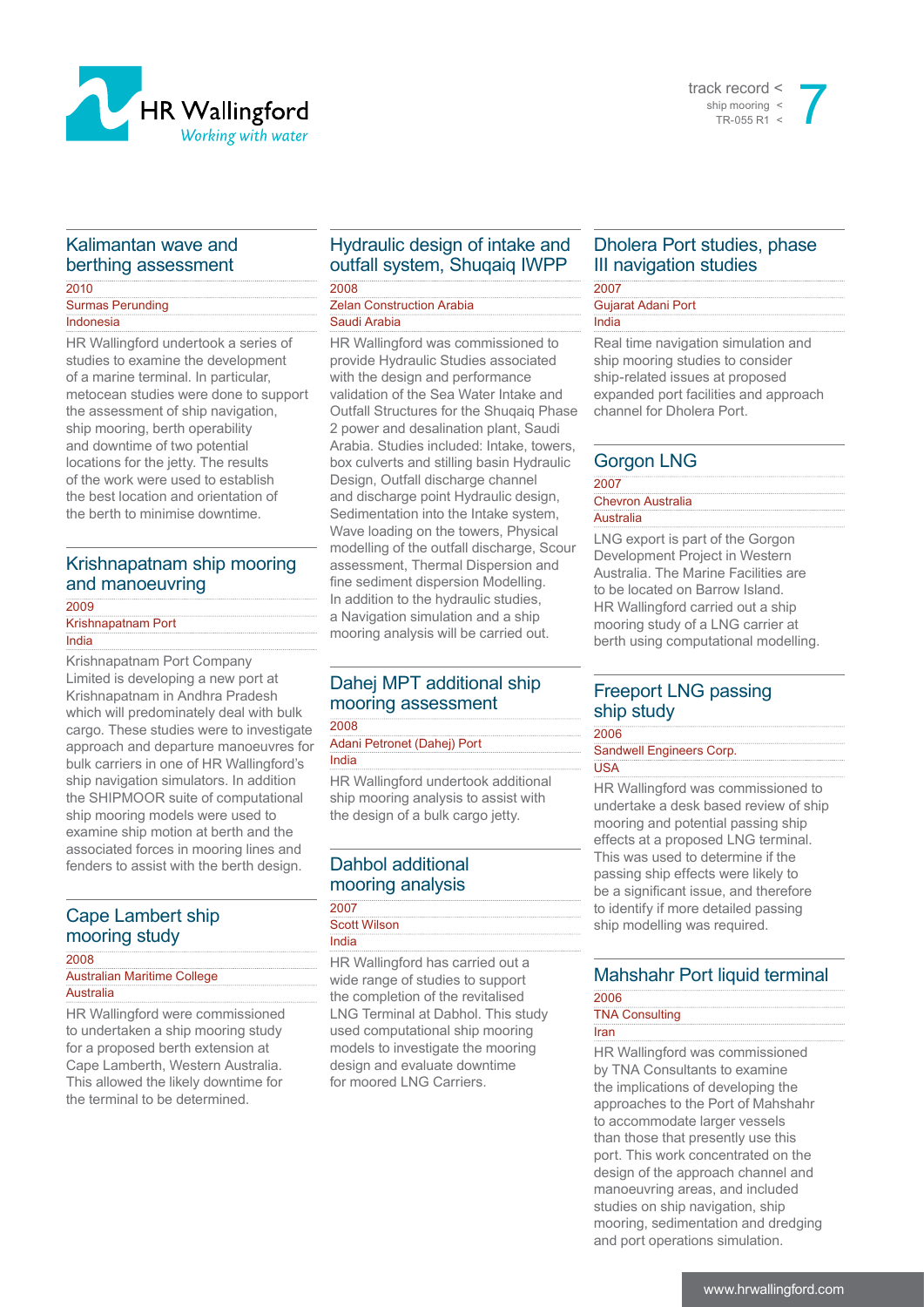



## Dahej multipurpose berth ship mooring study

2006 Adani Petronet (Dahej) Port India

Adani Petronet Port (Dahej) Pvt. Ltd are proposing to develop a multipurpose terminal at Dahej. This terminal located to the north of the Petronet LNG terminal, will take general cargo. HR Wallingford conducted a review of the planned design and computational modelling of moored ship motion using the SHIPMOOR suite to finalise the design of the mooring configuration.

# Caucedo ship mooring study

2006 Mouchel Parkman UK Dominican Republic

HR Wallingford were commissioned to undertake a ship mooring study to examine the likely downtime for a proposed container development at the Port of Caucedo. The study results were used to assist in defining the required breakwater protection.

## Dahej LNG terminal ship mooring

#### 2005 Petronet LNG

India

HR Wallingford was commissioned by Petronet LNG Ltd to examine the ship mooring aspects associated with the recently constructed Dahej LNG Terminal. A computational ship mooring study was undertaken to replicate the conditions experienced during the Monsoon of 2004 and to optimise the mooring arrangement to assess if the berth was operatble without the construction of a breakwater. The study found that, in general, the berth was operable without the construction of a breakwater. The study was also extended to look at future operation of the Terminal with increased capacity. Again it was found that this was viable with some modifications to the mooring configuration.

## UltraTech Cements Jetty (Pipavav) ship mooring study

2006 UltraTech Cement

India

Ship motion modelling was carried out to optimise the mooring configuration for an extension to an existing jetty. The proposed mooring configuration was shown to lead to minimal downtime at the jetty for Handymax and other vessels throughout the year.

#### Mundra, Navinal Creek, approach channel design 2004

#### Gujarat Adani Port India

HR Wallingford has been commissioned to undertake hydraulic studies at Navinal Creek at Mundra [Gulf of Kachchh] including navigation desk study, flow modelling, navigation simulations, sedimentation studies as well as a ship mooring study. These studies consider a revised configuration for the approach channel that will serve both Terminal1 [container ships] and Terminal2 [bulk carriers] developments, and considers the ship mooring arrangements on Terminal2.

#### Jeddah, main berth 1 ship mooring analysis 2003

| ∠∪∪                     |  |  |
|-------------------------|--|--|
| <b>Hyder Consulting</b> |  |  |
| Saudi Arabia            |  |  |
|                         |  |  |

HR Wallingford was commissioned to undertake a computational ship mooring study of two proposed berth improvement schemes at Jeddah, Saudi Arabia. The study involved the testing of four design vessels, examining the moored vessel movements, mooring line and fender loads to achieve optimum designs for each berth.

## Jamnagar Marine Terminal ship simulation studies

2001 Reliance Ports and Terminals India

HR Wallingford was commissioned by Reliance Ports and Terminals Ltd to undertake ship mooring and manoeuvring simulation studies to examine the possibility of berthing larger vessels at the Reliance Jamnagar Marine Terminal. The studies enabled the proposed manoeuvring area and mooring arrangement designs to be assessed and confirmed.

## Reliance Jamnagar marine terminal supplementary mooring analysis

2000 Reliance Engineering Associates India

HR Wallingford was commissioned to undertake a computational ship mooring study to determine the movements and mooring forces of vessels berthed at the Jamnagar Marine Terminal.

# Dahej ship mooring study (phase 4)

| 1999                |  |
|---------------------|--|
| <b>Birla Copper</b> |  |
| India               |  |

A computational modelling study of ship mooring forces and motions was carried out to evaluate the proposed mooring system for a 5000dwt tanker at the exposed jetty at Dahej and to predict the likely jetty downtime.

## Dahej ship mooring study (phase 3)

| 1998                |  |
|---------------------|--|
| <b>Birla Copper</b> |  |
| India               |  |

A computational modelling study of ship mooring forces and motions was carried out to evaluate the proposed shore based mooring system for an exposed jetty at Dahej and predict the likely jetty downtime. The proposed mooring system for a ship unloader carrying vessel was also evaluated.